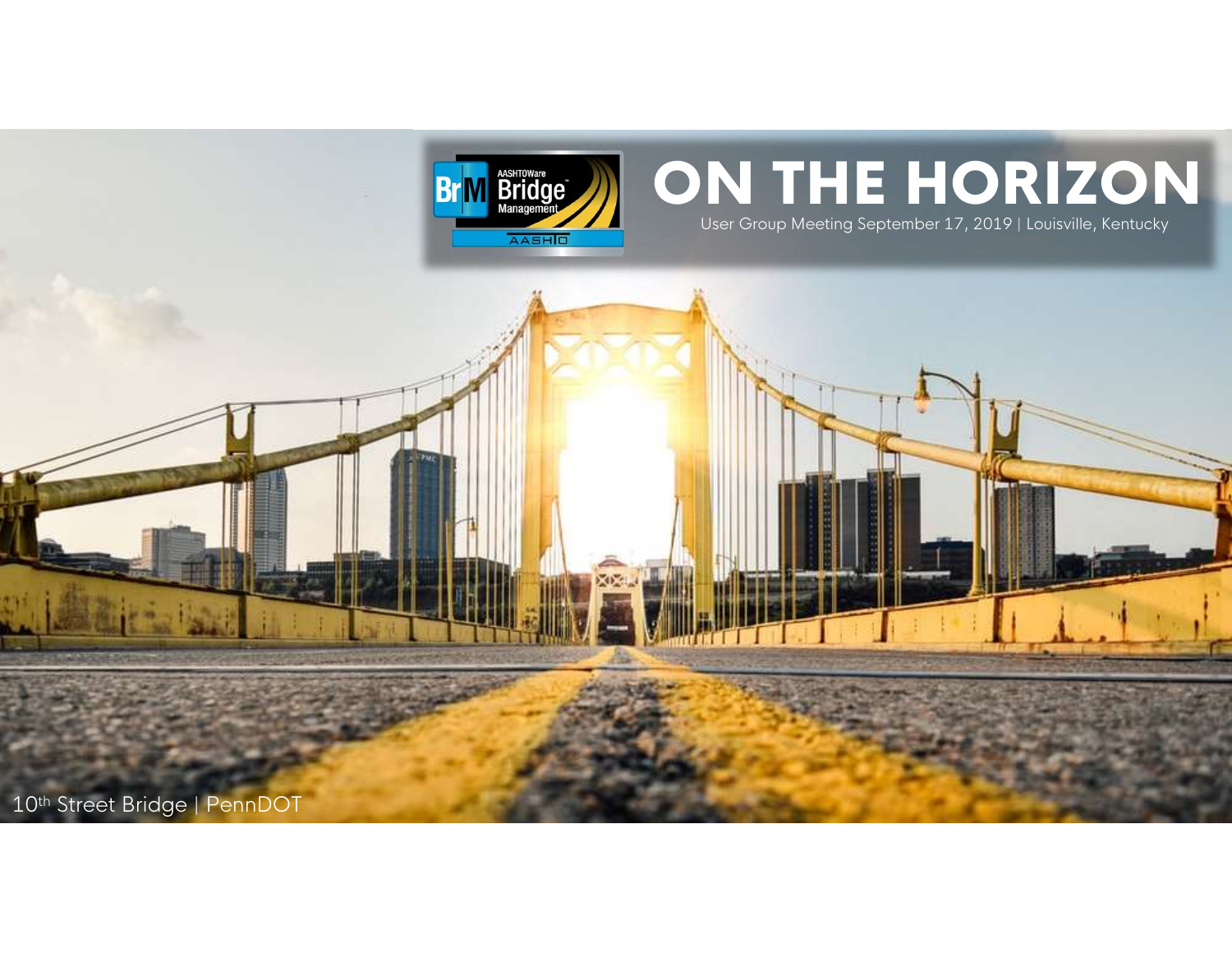|    | Rank Item                                                                              | Total<br>Agency<br>Votes         | <b>Ballot</b><br>Totals | <b>Estimated Level</b><br>of Effort | FDS Status<br>or Not Started) | (Complete, Draft, State Commitments                                               | 2018 Champion<br>Agency             |
|----|----------------------------------------------------------------------------------------|----------------------------------|-------------------------|-------------------------------------|-------------------------------|-----------------------------------------------------------------------------------|-------------------------------------|
|    | 1 LCCA, Bridge by Bridge                                                               | 28                               | 580                     | Extra Large                         | Complete                      | RIPI Funds (\$300,000)   Task Force   Illinois   Idaho   Hawaii                   | Illinois                            |
|    | 2 QA/QC Module                                                                         | 26                               | 519                     | Large                               | Draft                         | Kentucky   Hawaii   Idaho   Rhode Island   Utah   South Carolina (Interested)     | Kentucky                            |
|    | 3 Expanded Export/Import Options                                                       |                                  | 359                     | Small                               | Draft                         |                                                                                   |                                     |
|    | 4 Training Videos                                                                      | 21<br>15                         | 257                     | Small                               |                               |                                                                                   | California                          |
|    | 5 Clearance Tab                                                                        | 18                               | 244                     | Medium                              | Complete                      | Idaho   Rhode Island   Kentucky                                                   | Kentucky                            |
|    | 7 Multimedia Interface                                                                 | 15                               | 210                     | TBD                                 | Draft                         | Kentucky   Alabama   Hawaii   Idaho   Rhode Island<br>South Carolina (Interested) | Kentucky                            |
|    | 8 General Dashboards                                                                   | 18                               | 162                     | Medium                              |                               | Michigan (Interested)                                                             |                                     |
|    | 9 Utility Value and Health Index                                                       | 18                               | 160                     | Small                               | Draft                         |                                                                                   | Hawaii                              |
|    | 10 Maintenance Records Module                                                          | 9                                | 156                     | Medium                              | Draft                         |                                                                                   |                                     |
|    | 12 More Finite Control of Fields (Security by Role)                                    | $\overline{\mathbf{3}}$          | 116                     | TBD                                 |                               |                                                                                   |                                     |
|    | 14 Tool-Tip Functional Update                                                          | 12                               | 105                     | Medium                              |                               |                                                                                   |                                     |
|    | 15 Detailing Results by Optimization                                                   | 6                                | 90                      | TBD                                 |                               |                                                                                   | Massachusetts                       |
|    | 16 Project Workflow                                                                    | -5                               | 89                      | TBD                                 |                               | Michigan (Interested)                                                             | California                          |
|    | 17 Mobile Inspection                                                                   | 6                                | 83                      | TBD                                 |                               |                                                                                   | Hawaii                              |
| 19 | Enhancing Mapping User Interface (Bounding Boxes, GIS<br>Friendly)                     | 1                                | 50                      | TBD                                 |                               | Michigan (Interested)                                                             |                                     |
|    | 20 3D Inspection                                                                       | 6                                | 48                      | TBD                                 |                               |                                                                                   | Michigan                            |
|    | 21 Funding by Allocation Project Category                                              | $\overline{2}$                   | 45                      | TBD                                 |                               |                                                                                   | Georgia / Virginia                  |
|    | 22 Linked Element Deterioration<br>Batch File for Optimizer Configurations & Tools for | $2 \quad \blacksquare$           | 45                      | TBD                                 |                               |                                                                                   | Nebraska                            |
| 23 | Analysis<br>25 Report Elements from Optimizer results                                  | $\overline{\mathbf{3}}$          | 30                      | TBD                                 |                               |                                                                                   | Hawaii                              |
|    |                                                                                        | $\overline{\mathbf{3}}$          | 25                      | TBD                                 |                               |                                                                                   | Nebraska                            |
|    | 26 Performance Measures by Formula<br>27 Allow Multiple Report Writers                 | $\overline{2}$<br>$\overline{2}$ | 12<br>11                | TBD<br>TBD                          |                               | Michigan (Interested)                                                             | Virginia<br>District of<br>Columbia |
|    | 28 Multimedia for Tunnels                                                              | $\overline{2}$                   | 8                       | TBD                                 |                               |                                                                                   | Connecticut                         |
| 29 | Project Completion Date by Year, More Detail, Open to<br>Traffic                       | $\mathbf{1}$                     | 5                       | TBD                                 |                               |                                                                                   | Connecticut                         |
|    | 30 Ability to Activate/Deactivate Elements                                             | $\overline{2}$                   | 5                       | <b>TBD</b>                          |                               |                                                                                   | Wisconsin                           |
|    | 32 Need a Way for Admin. to View Current Users                                         | 1                                | $\overline{1}$          | TBD                                 |                               |                                                                                   | California                          |